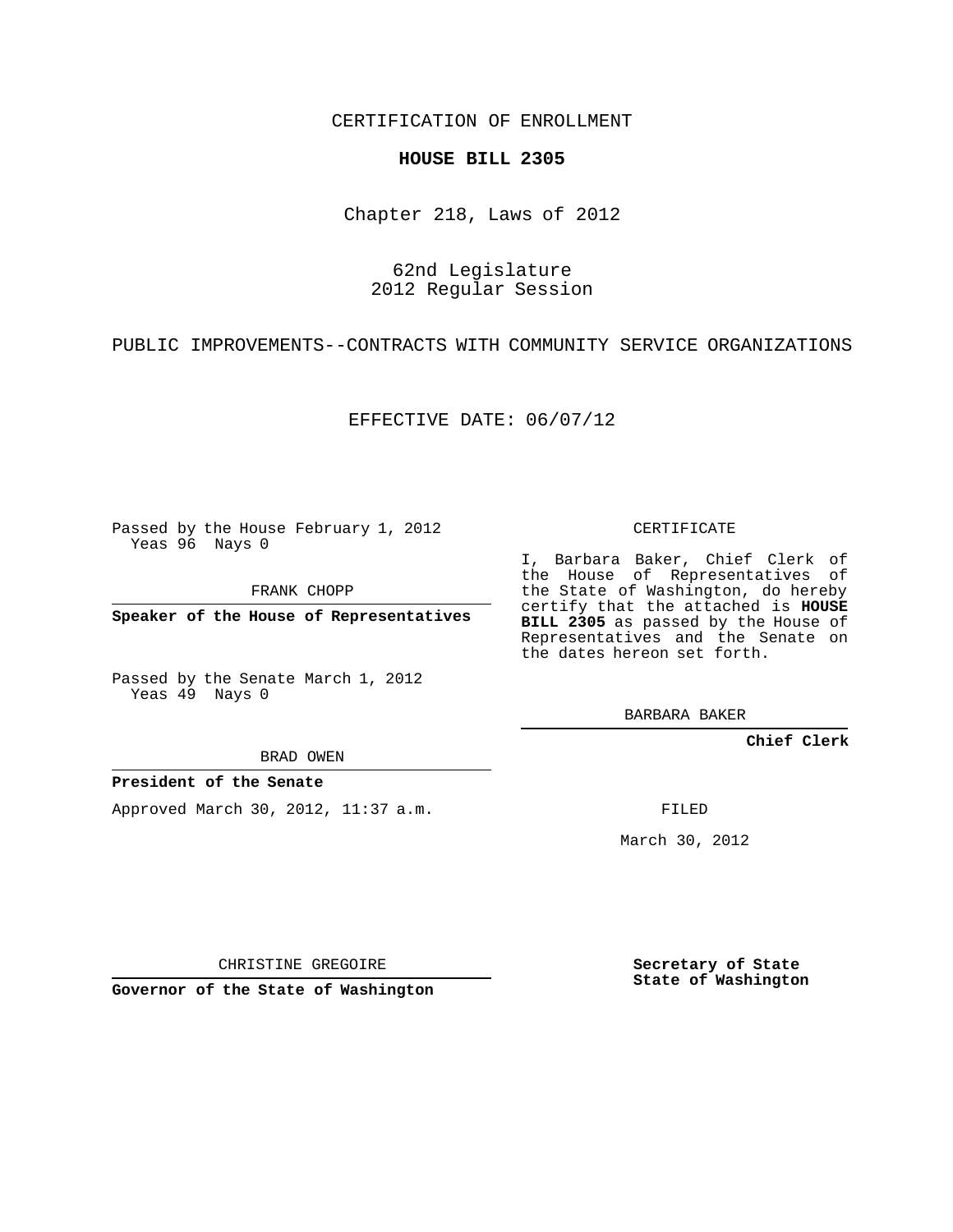## **HOUSE BILL 2305** \_\_\_\_\_\_\_\_\_\_\_\_\_\_\_\_\_\_\_\_\_\_\_\_\_\_\_\_\_\_\_\_\_\_\_\_\_\_\_\_\_\_\_\_\_

\_\_\_\_\_\_\_\_\_\_\_\_\_\_\_\_\_\_\_\_\_\_\_\_\_\_\_\_\_\_\_\_\_\_\_\_\_\_\_\_\_\_\_\_\_

Passed Legislature - 2012 Regular Session

**State of Washington 62nd Legislature 2012 Regular Session By** Representatives Angel, Takko, and Green Read first time 01/11/12. Referred to Committee on Local Government.

 1 AN ACT Relating to contracts with community service organizations 2 for public improvements; and amending RCW 35.21.278.

3 BE IT ENACTED BY THE LEGISLATURE OF THE STATE OF WASHINGTON:

 4 **Sec. 1.** RCW 35.21.278 and 1988 c 233 s 1 are each amended to read 5 as follows:

 (1) Without regard to competitive bidding laws for public works, a county, city, town, school district, metropolitan park district, park 8 and recreation district, port district, or park and recreation service area may contract with a chamber of commerce, a service organization, a community, youth, or athletic association, or other similar association located and providing service in the immediate neighborhood, for drawing design plans, making improvements to a park, 13 school playground,  $((e^+))$  public square<u>, or port habitat site</u>, installing equipment or artworks, or providing maintenance services for 15 ((the)) a facility or facilities as a community or neighborhood 16 project, or environmental stewardship project, and may reimburse the contracting association its expense. The contracting association may use volunteers in the project and provide the volunteers with clothing or tools; meals or refreshments; accident/injury insurance coverage;